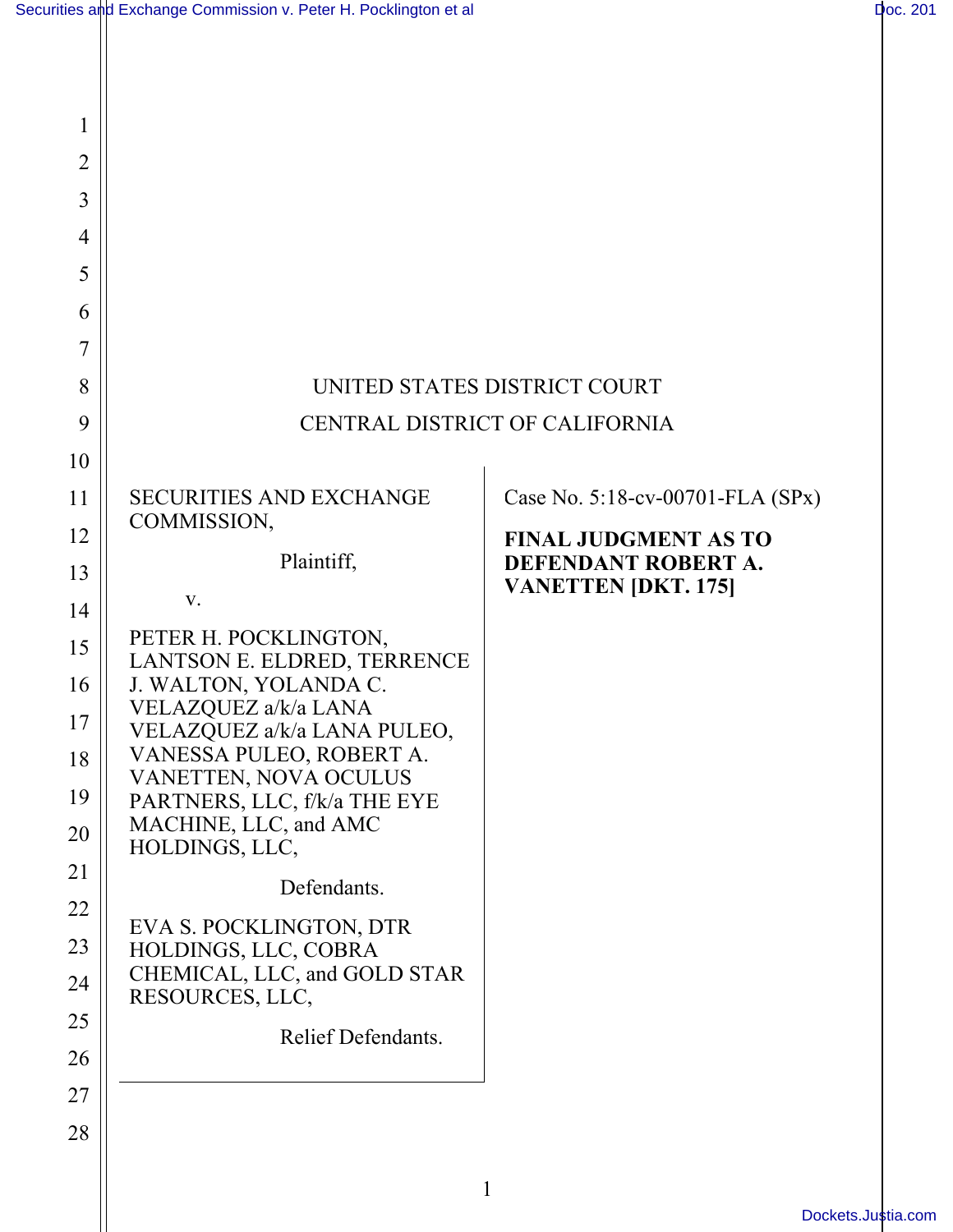### **FINAL JUDGMENT AS TO ROBERT A. VANETTEN**

The Securities and Exchange Commission (the "Commission") having filed a Complaint and Defendant Robert A. Vanetten ("Defendant") having entered a general appearance; consented to the court's jurisdiction over Defendant and the subject matter of this action; consented to entry of this Final Judgment without admitting or denying the allegations of the Complaint (except as to jurisdiction and except as otherwise provided herein in paragraph IV); waived findings of fact and conclusions of law; and waived any right to appeal from this Final Judgment:

#### **I.**

IT IS HEREBY ORDERED, ADJUDGED, AND DECREED that Defendant is permanently restrained and enjoined from violating Section 5 of the Securities Act [15 U.S.C. § 77e] by, directly or indirectly, in the absence of any applicable exemption:

- (a) Unless a registration statement is in effect as to a security, making use of any means or instruments of transportation or communication in interstate commerce or of the mails to sell such security through the use or medium of any prospectus or otherwise;
- (b) Unless a registration statement is in effect as to a security, carrying or causing to be carried through the mails or in interstate commerce, by any means or instruments of transportation, any such security for the purpose of sale or for delivery after sale; or
- (c) Making use of any means or instruments of transportation or communication in interstate commerce or of the mails to offer to sell or offer to buy through the use or medium of any prospectus or otherwise any security, unless a registration statement has been filed with the Commission as to such security, or while the registration statement is the subject of a refusal order or stop order or (prior to the effective date of the registration statement) any public proceeding or examination under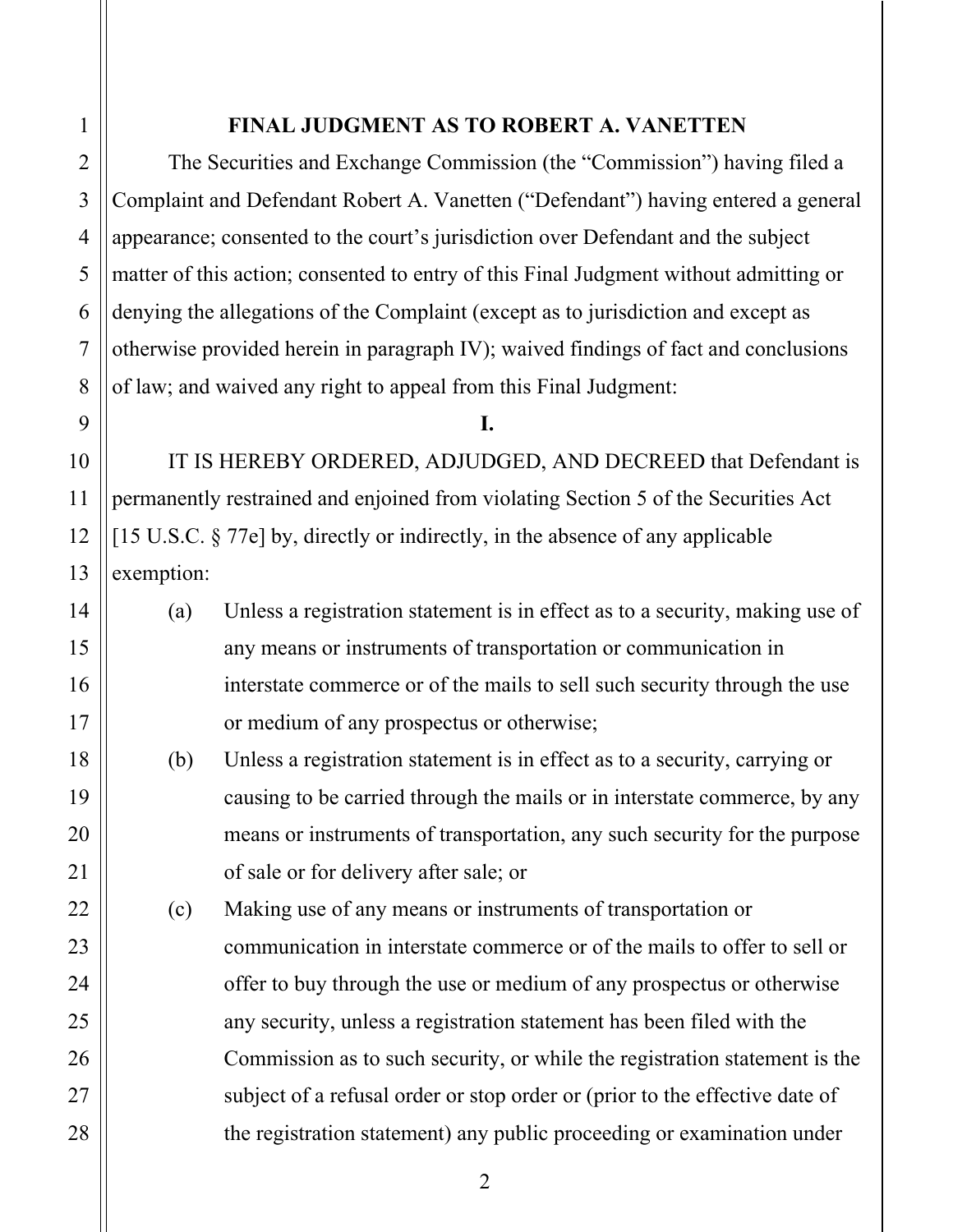# Section 8 of the Securities Act [15 U.S.C. § 77h].

IT IS FURTHER ORDERED, ADJUDGED, AND DECREED that, as provided in Federal Rule of Civil Procedure 65(d)(2), the foregoing paragraph also binds the following who receive actual notice of this Final Judgment by personal service or otherwise: (a) Defendant's officers, agents, servants, employees, and attorneys; and (b) other persons in active concert or participation with Defendant or with anyone described in (a).

## **II.**

IT IS HEREBY FURTHER ORDERED, ADJUDGED, AND DECREED that Defendant is permanently restrained and enjoined from violating, directly or indirectly, Section 15(a) of the Securities Exchange Act of 1934 (the "Exchange Act") [15 U.S.C. § 78o(a)] by making use of the mails or any means or instrumentality of interstate commerce to effect any transactions in, or to induce or attempt to induce the purchase or sale of, any security, without being registered as a broker and/or dealer pursuant to Section 15(b) of the Exchange Act [15 U.S.C. § 78o(b)] or while Defendants are not associated with an entity registered with the Commission as a broker or dealer.

IT IS FURTHER ORDERED, ADJUDGED, AND DECREED that, as provided in Federal Rule of Civil Procedure 65(d)(2), the foregoing paragraph also binds the following who receive actual notice of this Final Judgment by personal service or otherwise: (a) Defendant's officers, agents, servants, employees, and attorneys; and (b) other persons in active concert or participation with Defendant or with anyone described in (a).

## **III.**

IT IS HEREBY FURTHER ORDERED, ADJUDGED, AND DECREED that Defendant is liable for disgorgement of \$114,200.00, representing net profits gained [net losses avoided] as a result of the conduct alleged in the Complaint, together with prejudgment interest thereon in the amount of \$18,825.00, and a civil penalty in the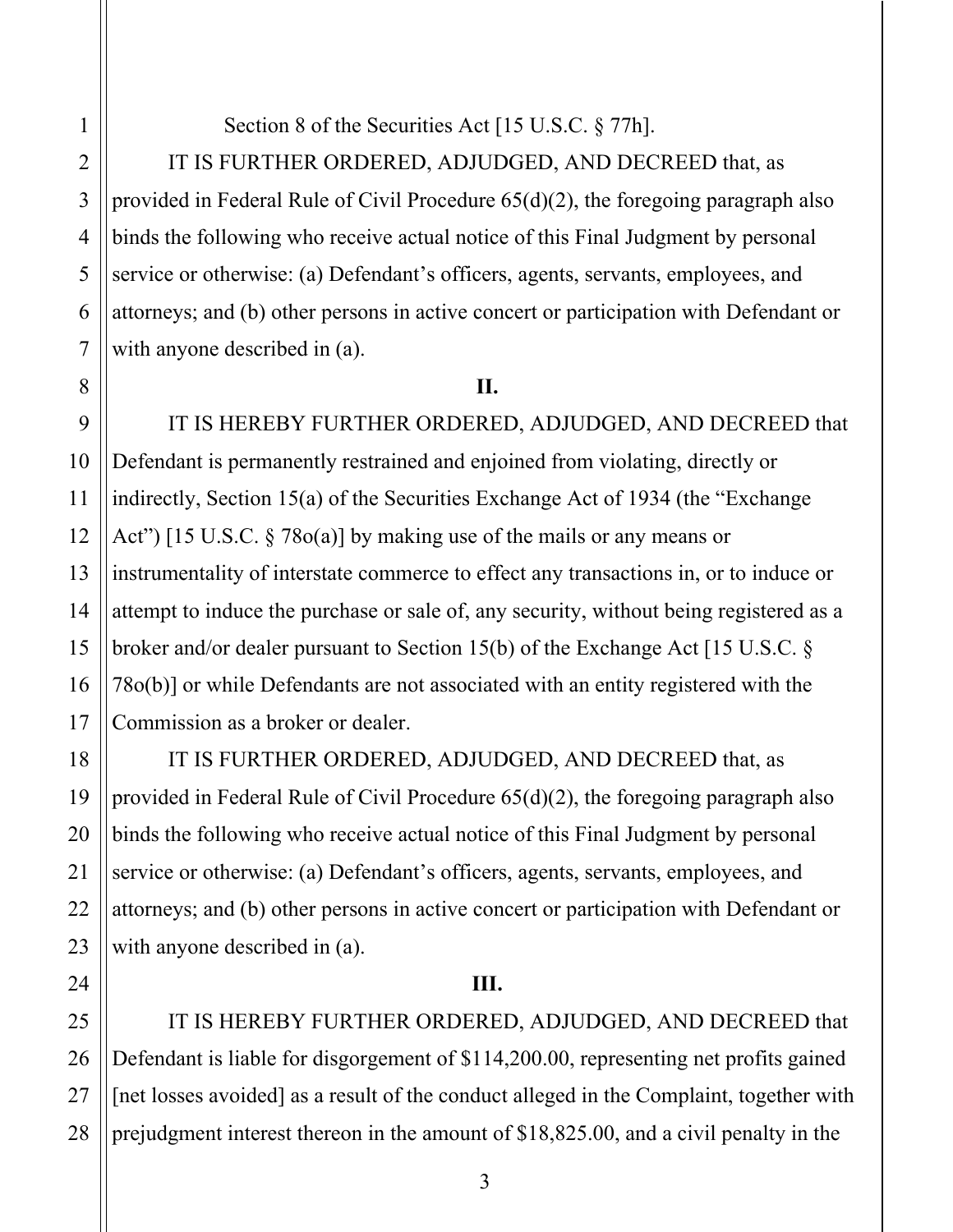amount of \$27,162.00 pursuant to Section 20(d) of the Securities Act [15 U.S.C. § 77t(d)] and Section 21(d)(3) of the Exchange Act [15 U.S.C. § 78u(d)(3)]. Defendant shall satisfy this obligation by paying \$160,187.00 to the Securities and Exchange Commission within one year after entry of this Final Judgment.

Defendant may transmit payment electronically to the Commission, which will provide detailed ACH transfer/Fedwire instructions upon request. Payment may also be made directly from a bank account via Pay.gov through the SEC website at http://www.sec.gov/about/offices/ofm.htm. Defendant may also pay by certified check, bank cashier's check, or United States postal money order payable to the Securities and Exchange Commission, which shall be delivered or mailed to:

Enterprise Services Center Accounts Receivable Branch 6500 South MacArthur Boulevard Oklahoma City, OK 73169

and shall be accompanied by a letter identifying the case title, civil action number, and name of this court; Robert A. Vanetten as a defendant in this action; and specifying that payment is made pursuant to this Final Judgment.

Defendant shall simultaneously transmit photocopies of evidence of payment and case identifying information to the Commission's counsel in this action. By making this payment, Defendant relinquishes all legal and equitable right, title, and interest in such funds and no part of the funds shall be returned to Defendant.

The Commission may enforce the court's judgment for disgorgement and prejudgment interest by using all collection procedures authorized by law, including, but not limited to, moving for civil contempt at any time after 30 days following entry of this Final Judgment.

The Commission may enforce the court's judgment for penalties by the use of all collection procedures authorized by law, including the Federal Debt Collection Procedures Act, 28 U.S.C. § 3001 *et seq.,* and moving for civil contempt for the violation of any court orders issued in this action. Defendant shall pay post judgment

1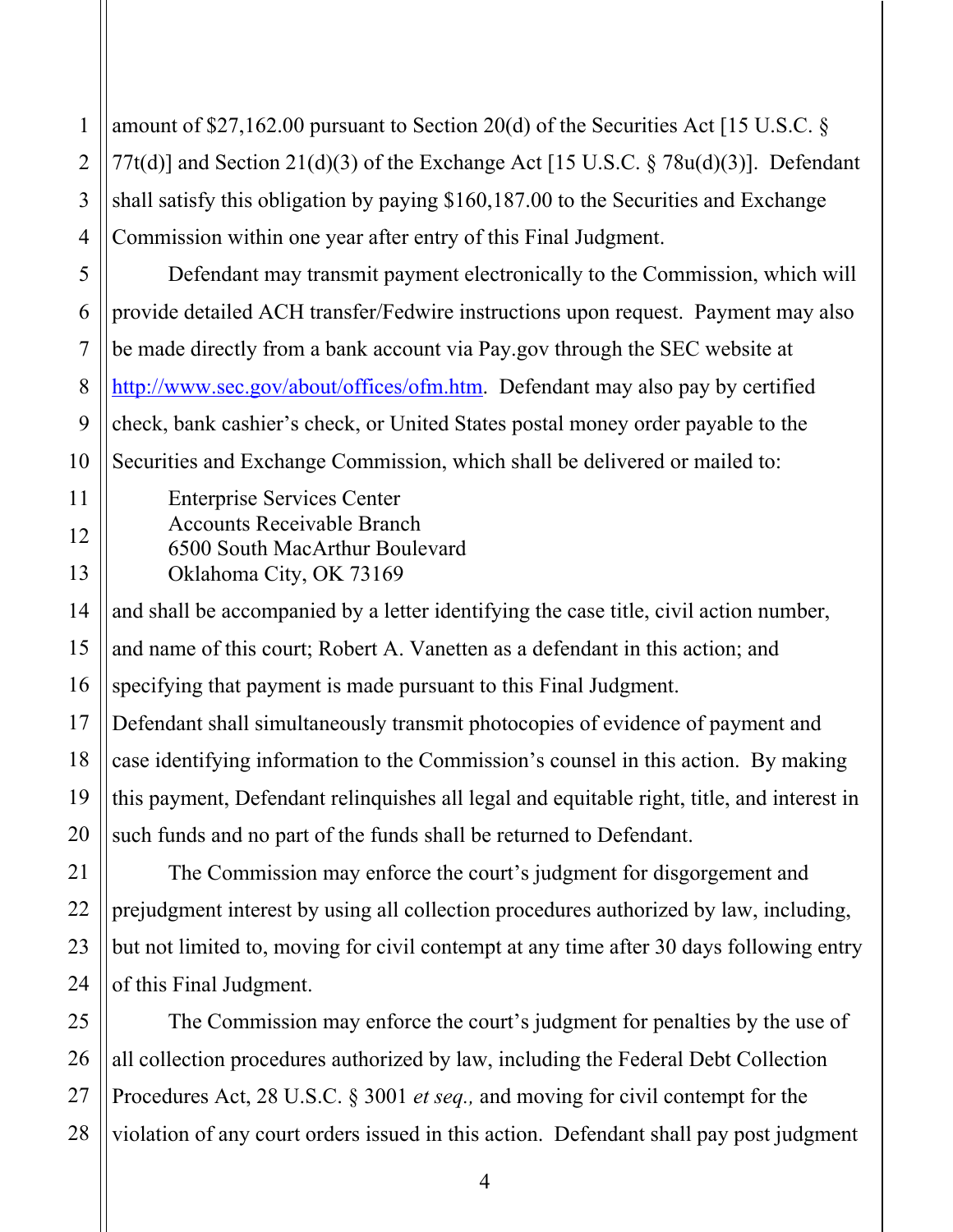interest on any amounts due after 30 days of the entry of this Final Judgment pursuant to 28 U.S.C. § 1961. The Commission shall hold the funds, together with any interest and income earned thereon (collectively, the "Fund"), pending further order of the court.

The Commission may propose a plan to distribute the Fund subject to the court's approval. Such a plan may provide that the Fund shall be distributed pursuant to the Fair Fund provisions of Section 308(a) of the Sarbanes-Oxley Act of 2002. The court shall retain jurisdiction over the administration of any distribution of the Fund, and the Fund may only be disbursed pursuant to an Order of the court. Regardless of whether any such Fair Fund distribution is made, amounts ordered to be paid as civil penalties pursuant to this Judgment shall be treated as penalties paid to the government for all purposes, including all tax purposes. To preserve the deterrent effect of the civil penalty, Defendant shall not, after offset or reduction of any award of compensatory damages in any Related Investor Action based on Defendant's payment of disgorgement in this action, argue that he is entitled to, nor shall he further benefit by, offset or reduction of such compensatory damages award by the amount of any part of Defendant's payment of a civil penalty in this action ("Penalty Offset"). If the court in any Related Investor Action grants such a Penalty Offset, Defendant shall, within 30 days after entry of a final order granting the Penalty Offset, notify the Commission's counsel in this action and pay the amount of the Penalty Offset to the United States Treasury or to a Fair Fund, as the Commission directs. Such a payment shall not be deemed an additional civil penalty and shall not be deemed to change the amount of the civil penalty imposed in this Judgment. For purposes of this paragraph, a "Related Investor Action" means a private damages action brought against Defendant by or on behalf of one or more investors based on substantially the same facts as alleged in the Complaint in this action.

/ / /

 $/$   $/$